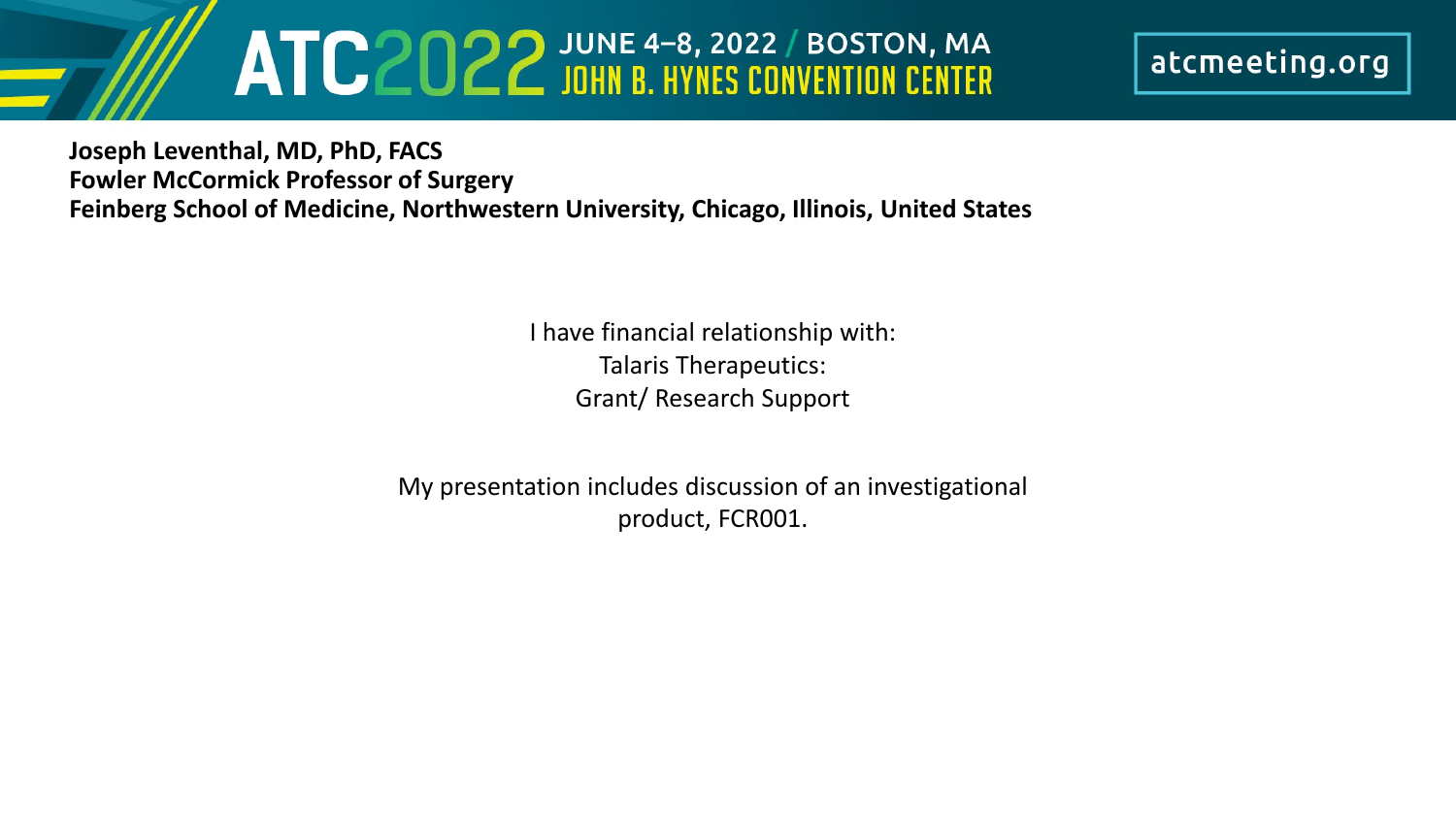## **Long-Term Follow-Up of a Phase 2 Clinical Trial to Induce Tolerance in Living-Donor Kidney Transplant Recipients**

### **J Leventhal,1 J Galvin,2 J Mathew,3 L Gallon,3 D Belshe,4 M Gibson,4 K Ravindra,5 M Horwitz,6 S Ildstad7**

<sup>1</sup>Feinberg School of Medicine, Northwestern University, Chicago, IL; <sup>2</sup>University of Illinois Chicago, Chicago, IL; <sup>3</sup>Northwestern University, Chicago, IL; <sup>4</sup>Comprehensive Transplant Center, Northwestern University, Chicago, IL; <sup>5</sup>Department of Surgery, Duke University Medical Center, Durham, NC; <sup>6</sup>Adult Blood and Marrow Transplant Program, Duke University Medical Center, Durham, NC; <sup>7</sup>Talaris Therapeutics, Louisville, KY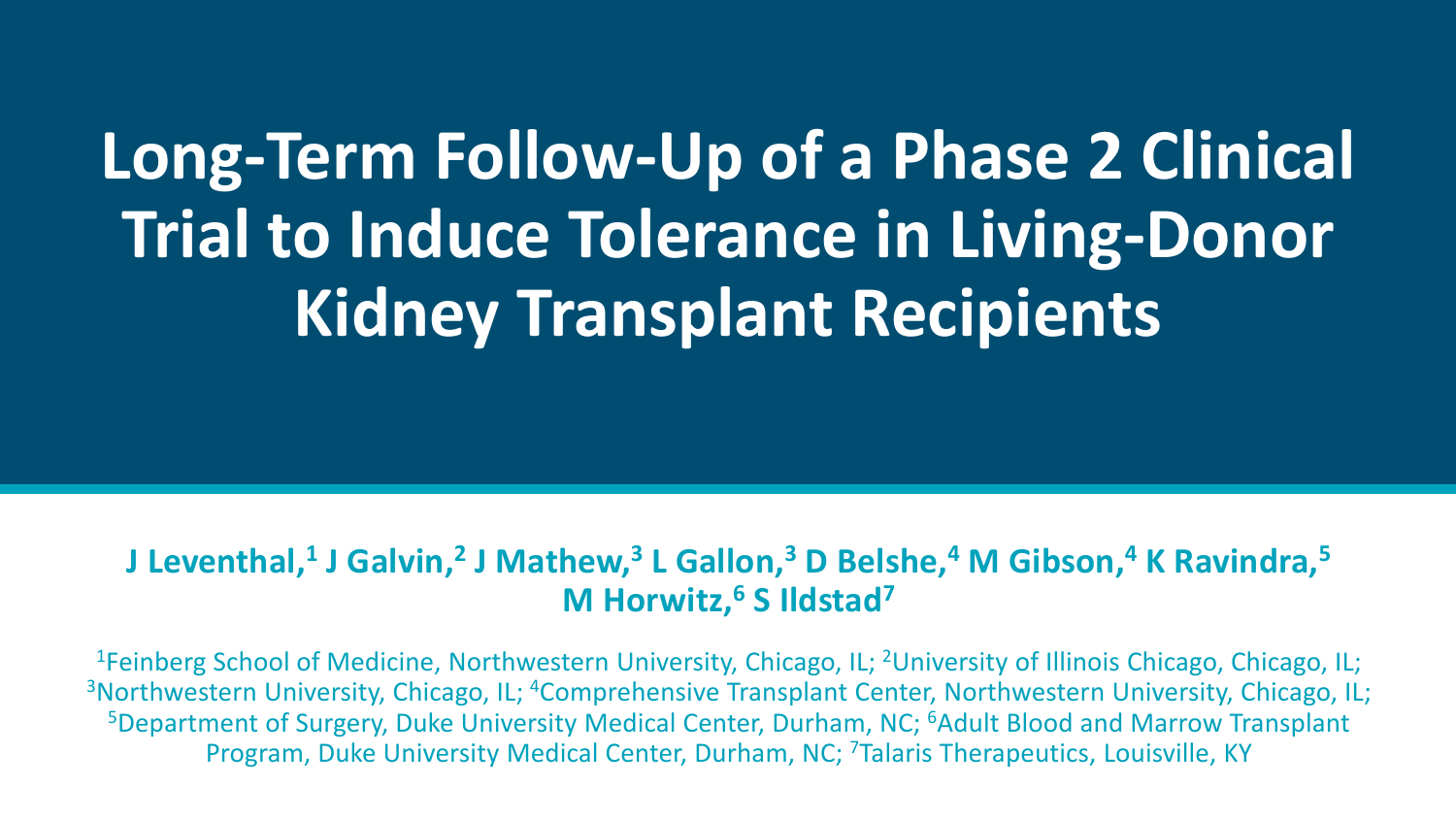## **Transplant, Allogeneic Tolerance, and Chimerism**

- The risk of transplant rejection increases in donor-recipient pairs with greater HLA mismatch<sup>1</sup>
	- Chronic IS often helps prevent organ rejection, however, contributes to morbidity and mortality
- Facilitated allo-HSCT using **FCR001** may prevent organ rejection while allowing for IS withdrawal
- **FCR001** is an investigational allogeneic stem cell therapy derived from mobilized peripheral blood from the kidney donor and administered to the recipient following NMA conditioning and kidney transplant
- **FCR001** contains an optimized number of HSCs, facilitating cells, and αβTCR+ T-cells that could induce chimerism and immune tolerance across HLA mismatches<sup>2</sup>
	- Facilitating cells promote stem cell engraftment in unmatched recipients, prevent GvHD in mouse models, and induce antigen-specific  $T_{\text{regs}}$  and  $B_{\text{regs}}$



Allo-HSCT, allogeneic hematopoietic stem cell transplant; B<sub>ress</sub> regulatory B-cells; HLA, human leukocyte antigen; GVHD, graft-vs-host disease; HSC, hematopoeitic stem cell; IS, immunosuppresion; NMA, nonmyeloablative; T<sub></sub>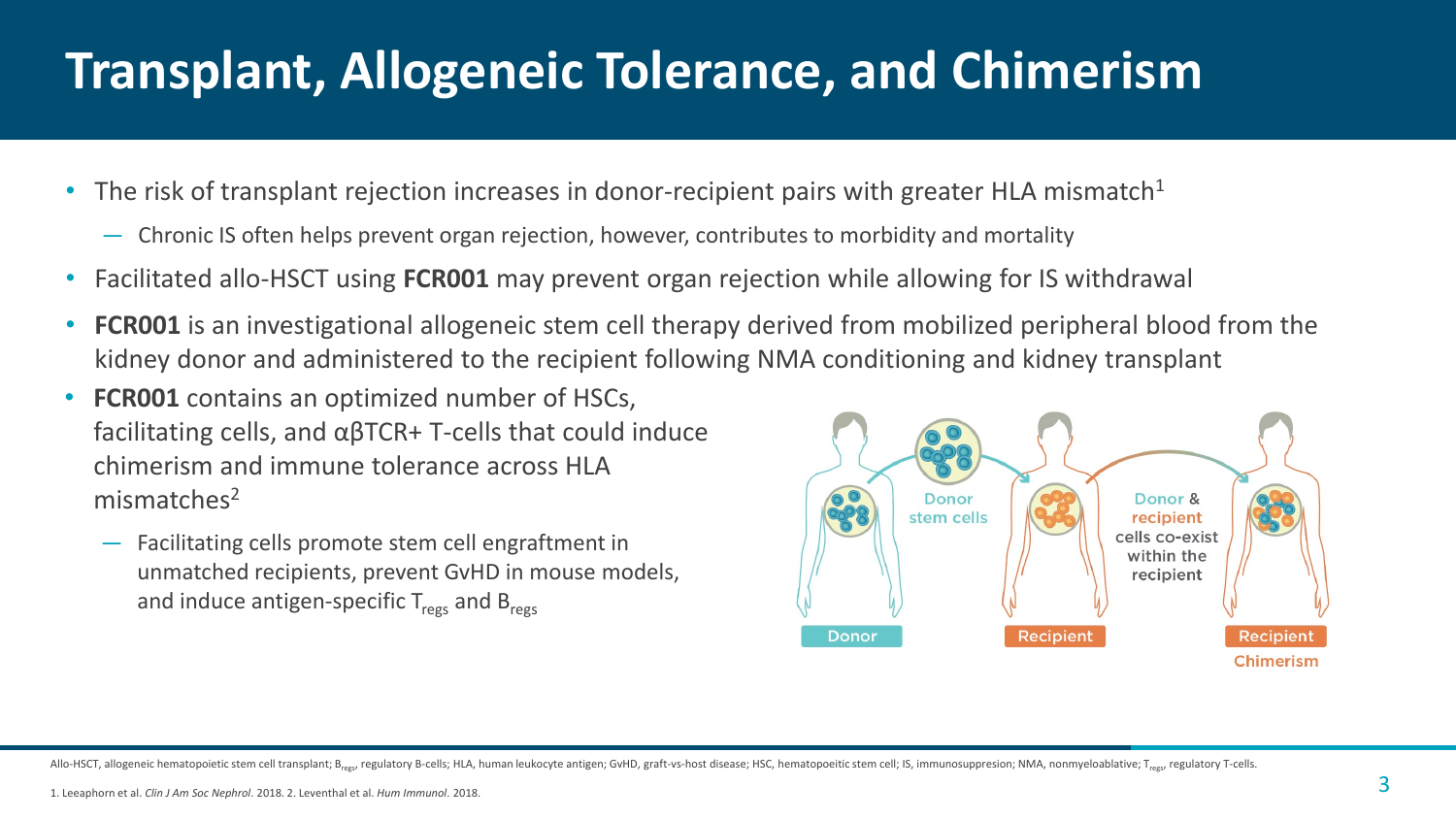### **FCR001 Phase 2 Trial Design**<sup>1,2</sup>



#### **As of March 01, 2022, 33 recipients had ≥36 months of follow-up and 21 had ≥60 months of follow-up. Exposure to FCR001 was approximately 235 patient-years**1,2

BPAR, biopsy-proven acute rejection; CS, corticosteroid; GvHD, graft-vs-host disease; HLA, human leukocyte antigen; IS, immunosuppression; MMF, mycophenolate mofetil; MPS, mycophenolate sodium; TAC, tacrolimus. run performance to the conditioning regimen consisted of low total doses of fludarabine (30 mg/m<sup>2</sup> on days -4 to -2) and cyclophosphamide + mesna (50 mg/kg each on day -3) and one-time 200 centigray total body irradiation were withdrawn at the end of month 6 and TAC weaning took place between month 9 and month 12.1

 $\lambda$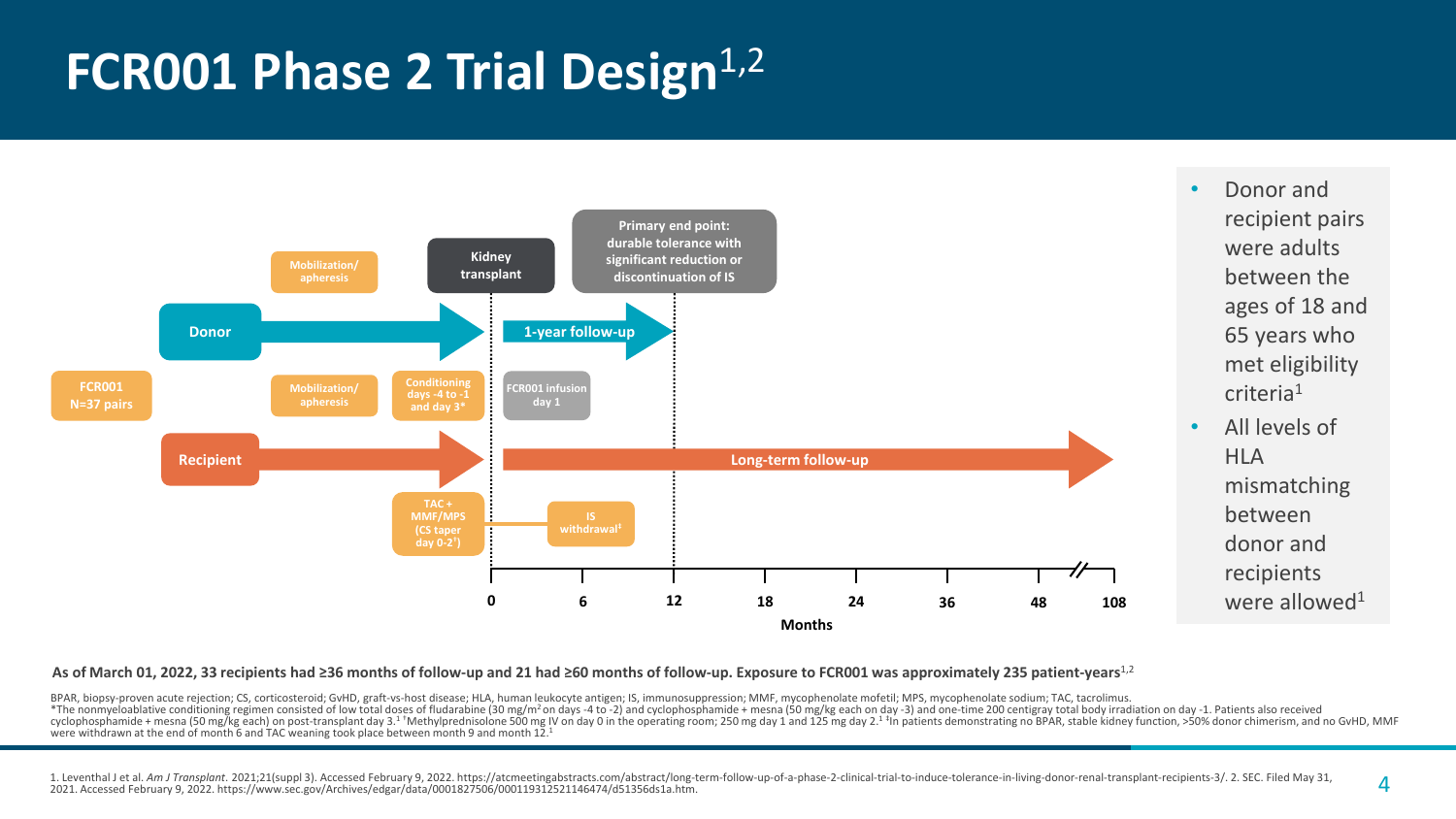## **The Majority of Patients in the Phase 2 Trial of FCR001 Discontinued Immunosuppression**

**Patient Disposition**\*



As of March 01, 2022 (median follow-up time >6 years), 70% (n=26/37) of patients had stable chimerism and were off IS (time off IS 48–136 months) with no BPAR and normal kidney histology/function<sup>1</sup>

**Overall patient survival: 89.2% Death censored graft survival: 91.9%**

BPAR, biopsy-proven acute rejection; GvHD, graft-vs-host disease; IS, immunosuppression.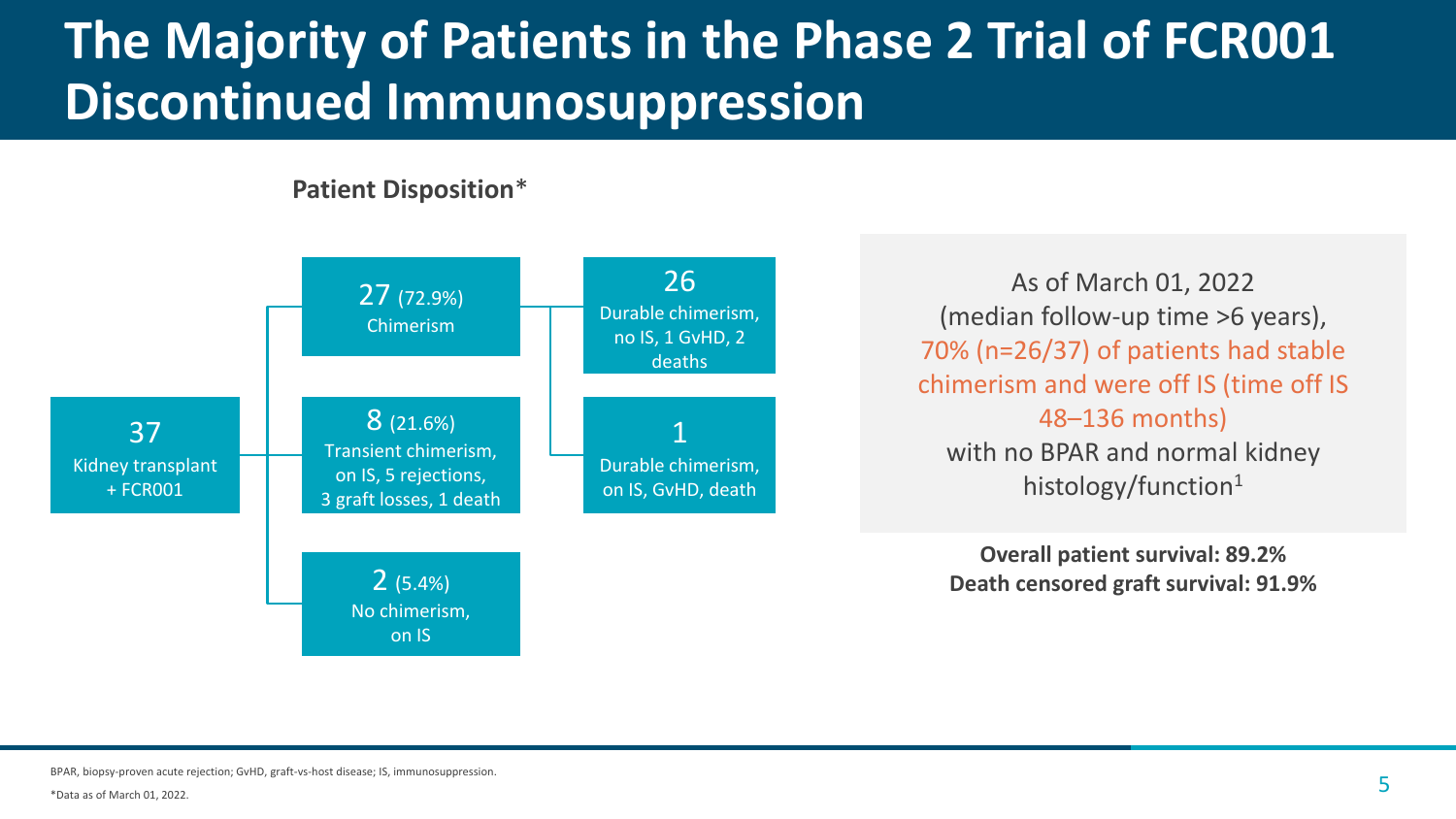### **FCR001 Preserved Kidney Function in Patients Off Chronic Immunosuppression**

#### Mean eGFR Post-Transplant<sup>1,2,a,b</sup>



Kidney function was preserved in patients who were chimeric and discontinued immunosuppression: 66.1 mL/min/1.73  $m<sup>2</sup>$  mean eGFR at 5 years

eGFR, estimated glomerular filtration rate; mo, months; ITT, intent to treat; SoC, standard of care.

<sup>a</sup>Retrospective analysis of patients at the same site between 2009 and 2012 who met FCR001 phase 2 study eligibility criteria (n=132) and received SoC immunosuppression. <sup>b</sup>Because of the retrospective nature of the analy database, data from the SoC cohort do not include baseline eGFR data or Year 5 data.

1. Tollerud D et al. Am J Transplant, 2021:21(suppl 3). Accessed February 9, 2022. https://atcmeetingabstracts.com/abstract/peripheral-blood-hematopoietic-chimerism-a-robust-biomarker-for-transplantation-tolerance/2. SEC. February 9, 2022. https://www.sec.gov/Archives/edgar/data/0001827506/000119312521146474/d51356ds1a.htm.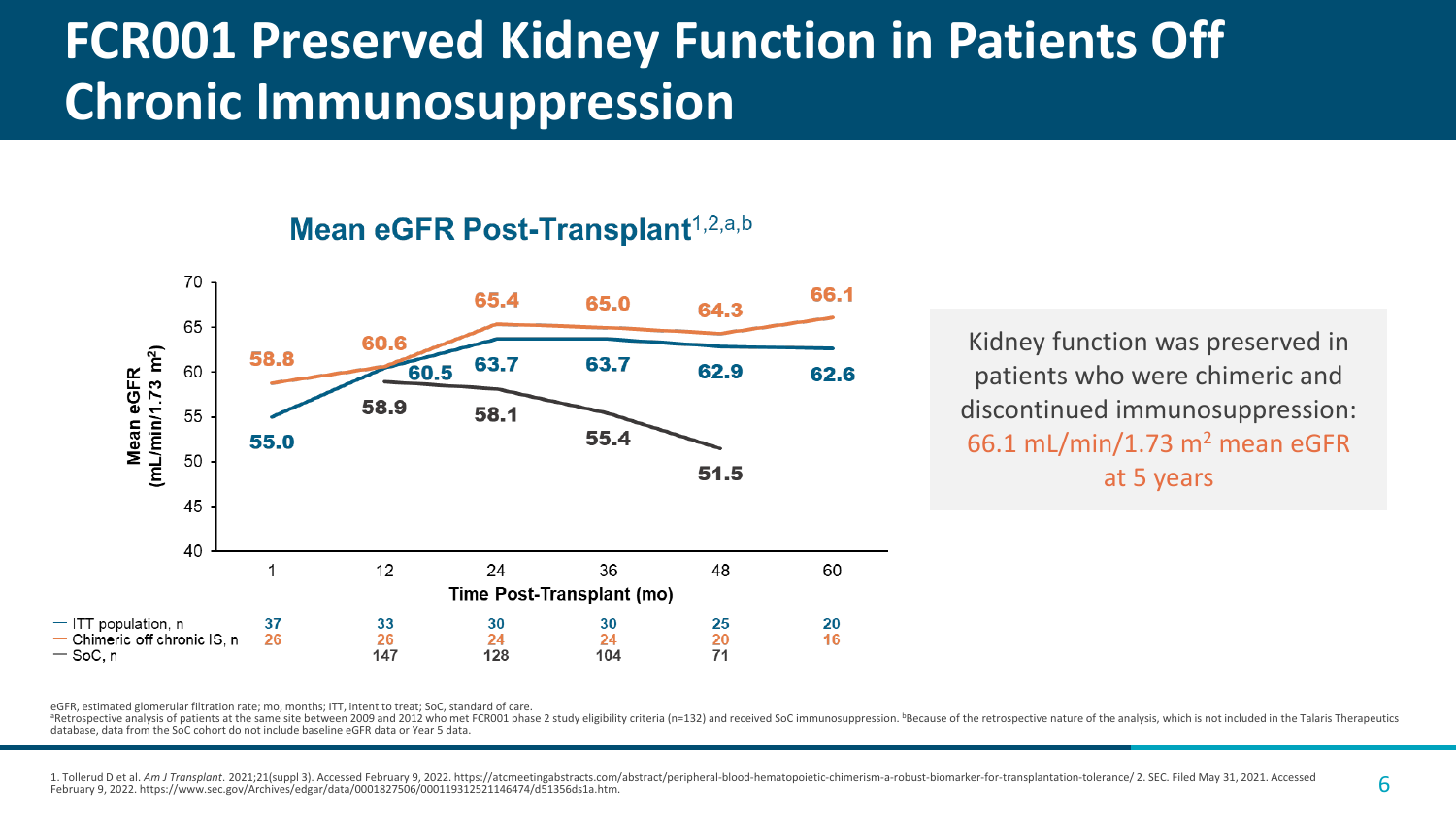### **Graft Loss**1,2,\*



#### **Graft loss occurred in 3 patients in whom IS was markedly decreased or temporarily stopped because of severe infections. Graft losses occurred at2:**

- Month 3: graft thrombosis during a viral sepsis episode in which the patient was hypotensive, hemodynamically unstable, and required continuous veno-venous hemofiltration<sup>2</sup>
- Month 9: the patient experienced sepsis that was unresponsive to antibiotics, requiring complete interruption of IS2
- Month 47: loss of donor chimerism at month 4 secondary to CMV reactivation; switch to belatacept at month 26 because of CNI nephrotoxicity; IS reduction due to recurrent CMV/BK viremia and a *Pseudomonas* infection; subsequently experienced ACR and chronic ABMR and started dialysis following decline in kidney function<sup>2</sup>

ACR, acute cellular rejection; ABMR, antibody mediated rejection; BK, BK virus; CMV, cytomegalovirus; CNI, calcineurin inhibitors; IS, immunosuppression. \*Data as of March 01, 2022.

<sup>1.</sup> Leventhal J et al. Am J Transplant. 2021;21(suppl 3). Accessed February 9, 2022. https://atcmeetingabstracts.com/abstract/long-term-follow-up-of-a-phase-2-clinical-tral-to-induce-tolerance-in-living-donor-renal-transpla 2. Data on file, Talaris Therapeutics.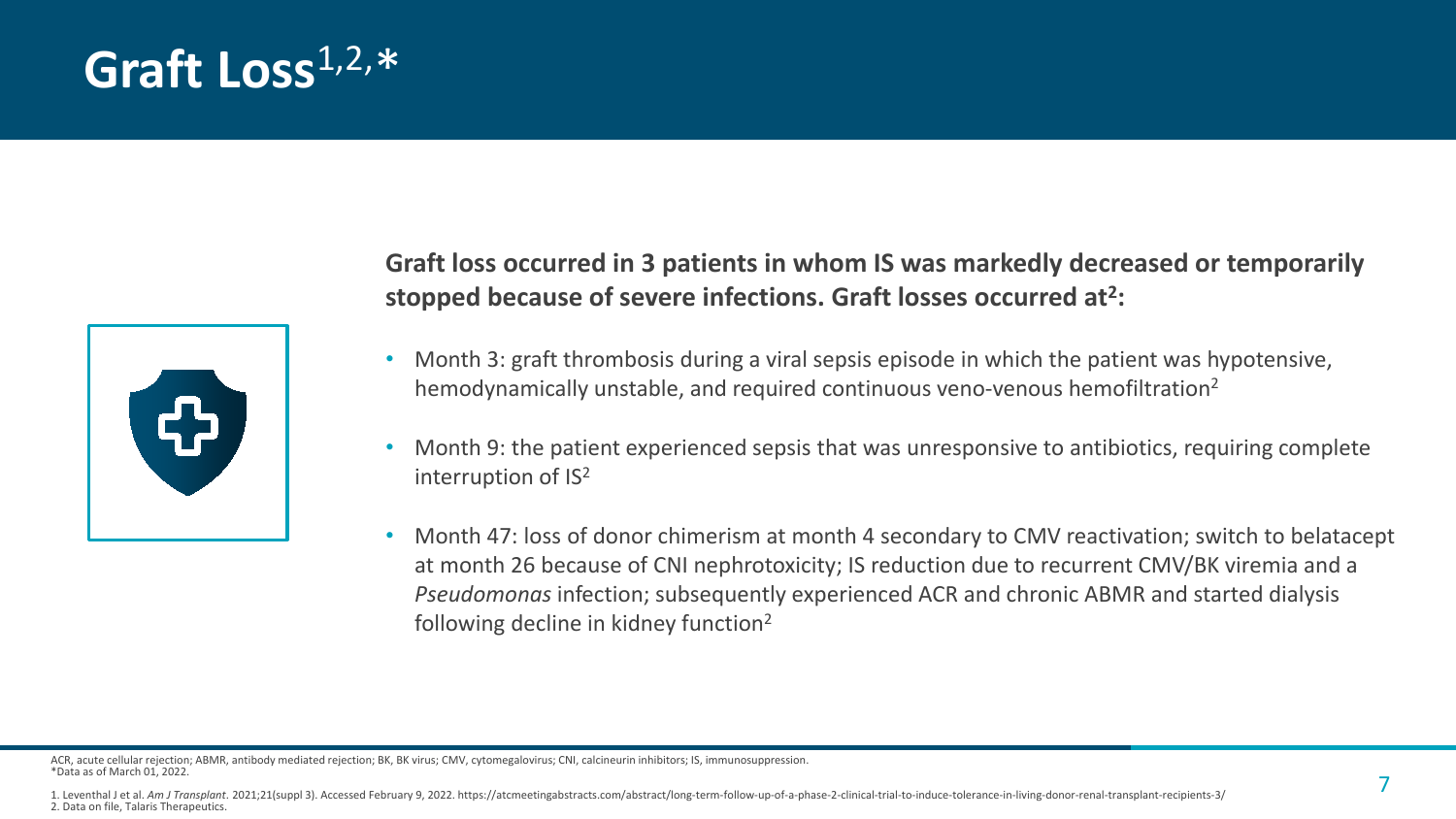### **GvHD and Deaths**

**Acute GvHD occurred in two durably chimeric patients, both in the setting of a female donor to an unrelated male recipient1:**

- Grade 2, treated with steroids; developed chronic GvHD with ocular and musculoskeletal symptoms; now off IS with normal kidney function
- Grade 3, requiring third-line treatment; death occurred at 0.9 years
- An exclusion criterion for this donor-recipient pairing was added to the Phase 2 trial

#### **Three deaths occurred in durably chimeric patients at the following times1:**

- 0.9 years: Grade 3 GvHD
- 3.5 years: pneumococcal sepsis in a subject who was nonadherent to stem cell revaccination protocol and was traveling abroad
- 4.5 years: lung cancer in a heavy smoker (>100 packs/year)

#### **One death occurred in a transiently chimeric patient<sup>2</sup>:**

• 4.5 years: candidiasis, respiratory failure secondary to septic shock and aspiration pneumonia

GvHD, graft-vs-host disease; IS, immunosuppression. \*Data as of March 01, 2022.